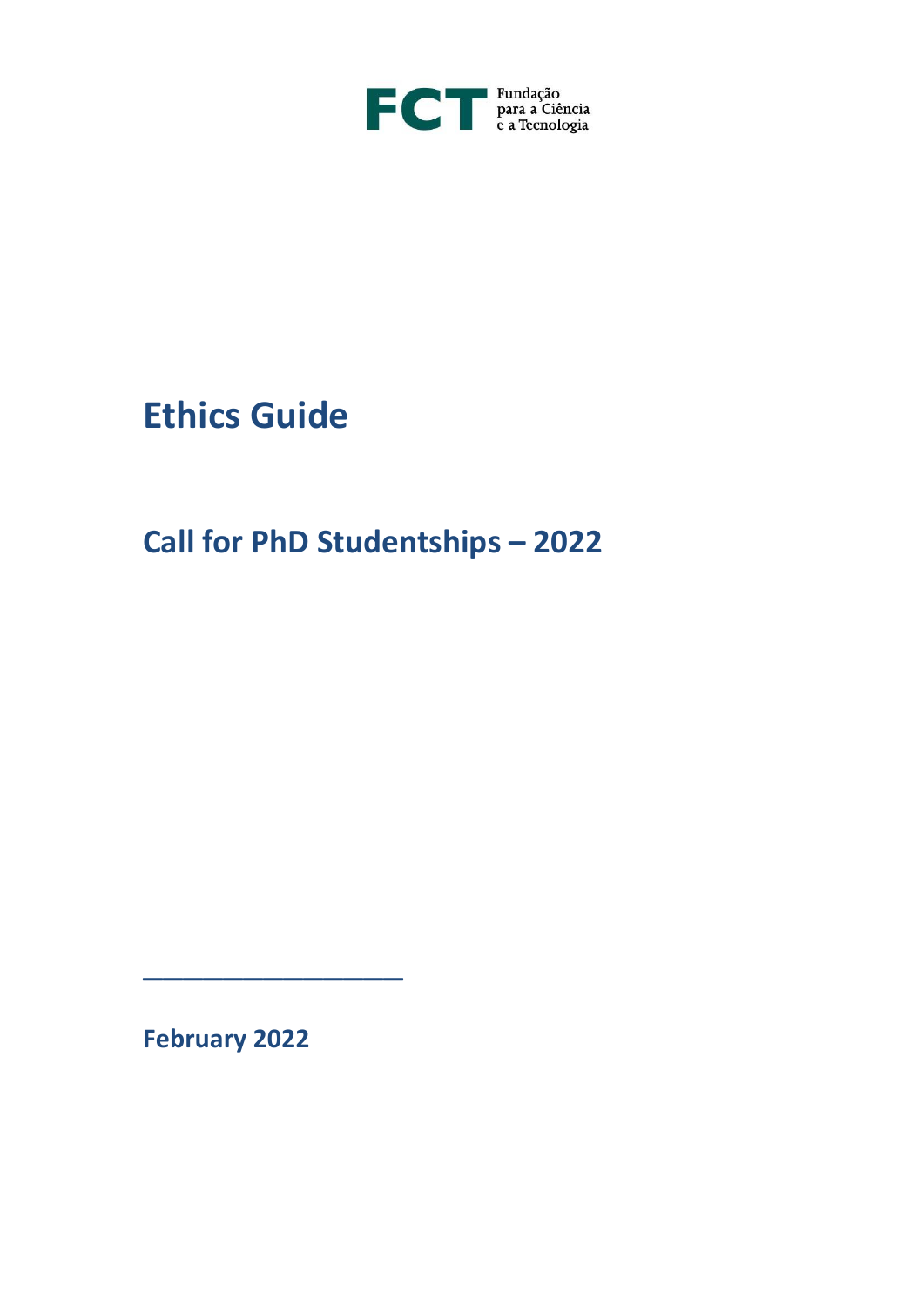

Please use this list as guidance for identifying the main ethics issues concerning your research plan activities.

#### **ETHICS ISSUE 1: HUMAN EMBRYOS/FOETUS**

1. Does this research involve Human Embryonic Stem Cells (hESCs)?

- 1.1 If yes, will they be directly derived from embryos within this project?
- 1.2 If yes, are they previously established cells lines?
- 2. Does this research involve the use of human embryos?
- 2.1 If yes, will the research lead to their destruction?
- 3. Does this research involve the use of human foetal tissues/cells?

#### **ETHICS ISSUE 2: HUMANS**

- 1. Does this research involve human participants?
	- 1.1 If yes, are they volunteers for social or human sciences research?

1.2 If yes, are they persons unable to give informed consent?

1.3 If yes, are they vulnerable individuals or groups (children, patients, discriminated people, minorities, persons unable to give consent, people of dissenting, immigrant or minority communities, sex workers, etc.)?

1.4 If yes, are they children/minors?

1.5 If yes, are they patients?

1.6 If yes, are they healthy volunteers for medical studies?

2. Does this research involve physical interventions on the study participants?

2.1 If yes, does it involve invasive techniques?

#### **ETHICS ISSUE 3: HUMANS CELLS/TISSUES**

1. Does this research involve human cells or tissues? (other than from Human Embryos/Foetuses, see section 1)

1.1 If yes, are they available commercially?

- 1.2 If yes, are they obtained within this project?
- 1.3 If yes, are they obtained from another project, laboratory or institution?

1.4 If yes, are they obtained from biobank?

# **ETHICS ISSUE 4: PROTECTION OF PERSONAL DATA**

- 1. Does this research involve personal data collection and/or processing?
	- 1.1 If yes, does it involve the collection and/or processing of sensitive personal data (e.g., health, sexual lifestyle, ethnicity, political opinion, religious or philosophical conviction)?
		- 1.2 If yes, does it involve processing of genetic information?
		- 1.3 If yes, does it involve tracking or observation of participants?
- 2. Does this research involve further processing of previously collected personal data (secondary use)?

# **ETHICS ISSUE 5: ANIMALS**

- 1. Does this research involve animals?
	- 1.1 If yes, are they vertebrates?
	- 1.2 If yes, are they non-human primates (NHPs)?
	- 1.3 If yes, are they genetically modified?
	- 1.4 If yes, are they cloned farm animals?
	- 1.5 If yes, are they endangered species?









1